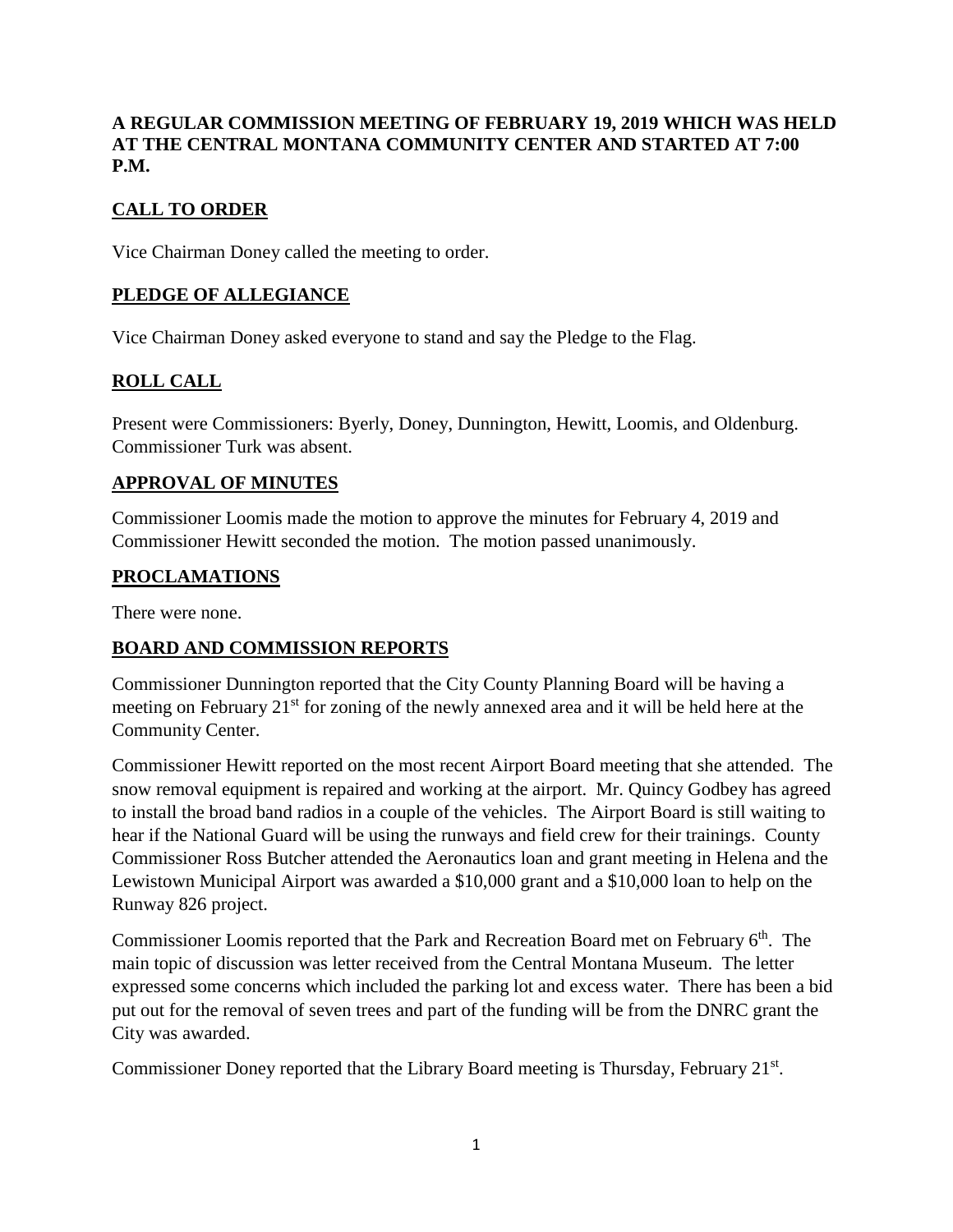Commissioner Byerly reported that the Central Montana Health District will be meeting on Thursday, February 21<sup>st</sup>.

Commissioner Oldenburg reported that the Central Montana Foundation meets on Tuesday,

# **CITY MANAGER REPORT**

City Manager Holly Phelps reported on the following issues:

The City Manager received a call from DEQ stating that there was additional material that will need to be removed from the old dumpsite located at the City's lot on Marcella Avenue. The property is currently leased but the lease does expire this spring. The City Manager will work with DEQ, the Commission, and the current lessee to determine what the future of the property may be.

The Recharge Our Community (ROC) Housing Committee is currently working to combine with the Lewistown Housing Advisory Committee. This group will meet this week to discuss the future and review the City's 2011 Housing Study. Additional members working with this group include members of the Port Authority and HRDC as well as other interest community members.

The 2020 Census is coming and there are several individuals working on creating a local complete count committee. The group has begun the preliminary planning on how to get the work out and make sure that everyone in Fergus County is counted. The census number are used for all sorts of things from road funding to Section 8 assistance. Stay tuned for more information regarding the upcoming Census.

The Public Works Department has been very busy with the changing weather. The warmer weather can drive roadway frost further into the ground and cause freezing pipes, crews will be watching for developing problems. The Water Department has seen two water leaks over the last month. It is also important to remember the even with warmer temperatures a water line can still freeze.

The Library will be closed at 2 pm on Friday, February  $15<sup>th</sup>$  and all day on February  $16<sup>th</sup>$ . This in observance of President's Day.

# **CONSENT AGENDA**

Commissioner Hewitt made the motion to approve the consent agenda and Commissioner Oldenburg seconded the motion. The motion passed unanimously. The consent agenda was the acknowledgement of the claims that have been paid from February 1, 2019 to February 13, 2019 for a total of \$69,009.17

# **\*REGULAR AGENDA – Resolutions, Ordinances & Other Action Items:**

1. Public hearing to hear comments on the request by Top Star Properties, LLC to annex and subsequently zone the property located in K & T Properties Subdivision #2, S16, T15 N, R18 E, Lot 003, Less Tract 3 COS #823 & Highway.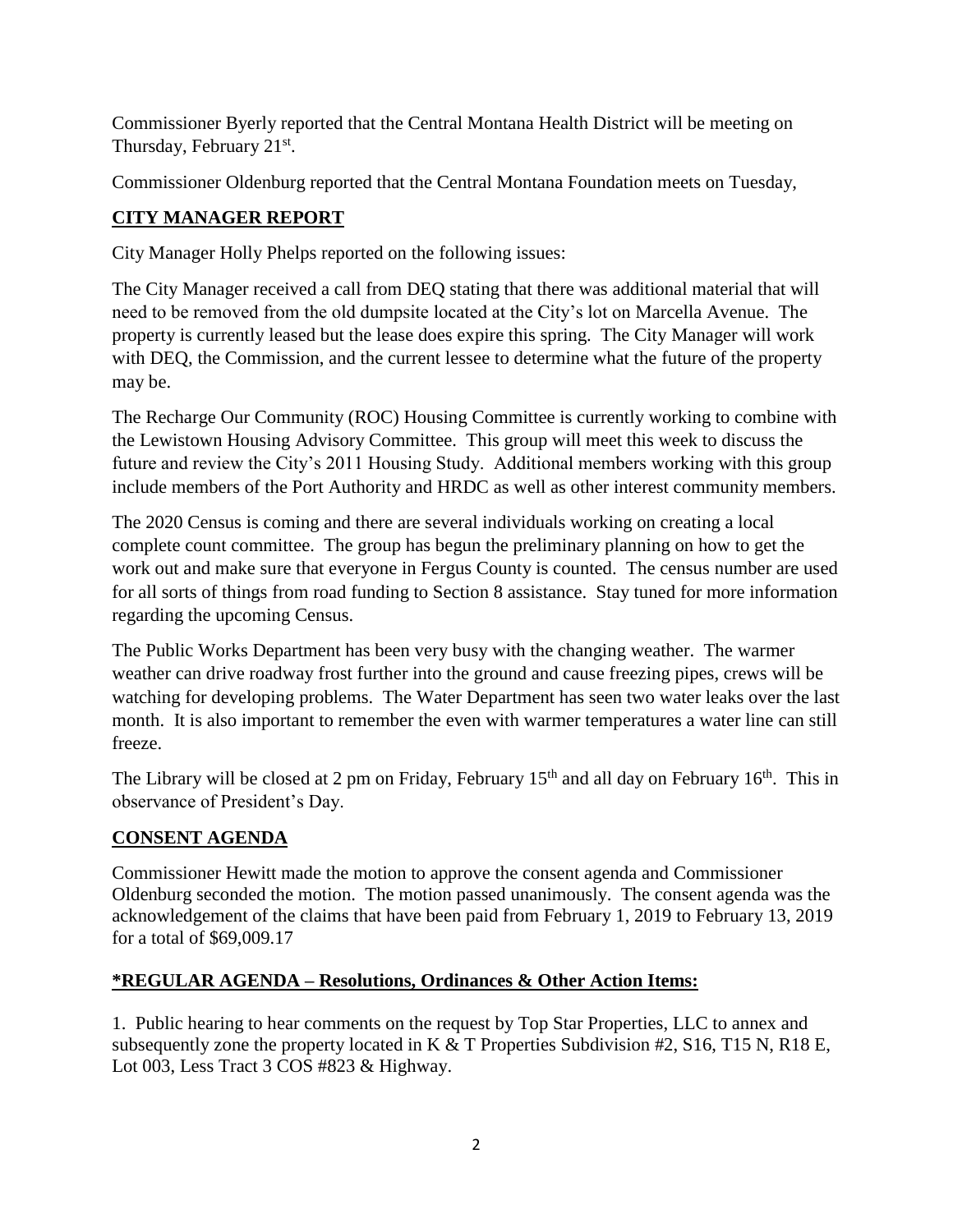Vice Chairman Doney opened the public hearing to hear comments on the request by Top Star Properties, LLC to annex and subsequently zone the property located in K & T Properties Subdivision #2, S16, T15 N, R18 E, Lot 003, Less Tract 3 COS #823 & Highway. City Manager Phelps explained that the City received an application for zoning and annexation from Top Star Properties and we did not receive the plat but will continue the public hearing to the March 4<sup>th</sup> meeting. City Manager Phelps explained that the City County Planning Board reviewed the request to amend the City of Lewistown's official zoning map at their meeting in January. The board went through the twelve-point test and feel that it is in accordance with the City of Lewistown's comprehensive plan. The board did recognize possible increase in potential traffic on H Street but feel there is good access to the site. Further discussion followed. The plan is to annex the property first and subsequently approve the amendment to the zoning are recommended by the City County Planning Board to C-3 Highway Commercial. Mr. Kevin Cook, representing Top Star Properties, this property was purchased last fall and he has been working on projects like this around the state. Similar projects were a Murdoch's in Columbia Fall and one in Livingston. Mr. Cook commented that they are in the design phases of the project. Ms. Patty Meader spoke concerning the traffic on H Street. There was discussion on dust control and the possibility of pavement. City Manager Phelps commented that there is a request been made to the MDT to be able to do a count of the traffic on H Street. Further discuss followed. Commissioner Doney asked for comments from the audience and Commission. There being none, the public hearing was closed. Commissioner Byerly made the motion to continue the public hearing at the March 3, 2019 City Commission meeting and Commissioner Oldenburg seconded the motion. Commissioner Doney asked for comments from the audience and Commission. There being none, the question was called for and the motion passed unanimously.

2. Discussion and action on Resolution No.3988, a resolution providing for the annexation by petition of property into the City of Lewistown

No action was taken because the public hearing was continued to the next meeting.

3. Discussion and action on amending the City of Lewistown official zoning map as requested by K & T Properties, petitioner requesting a zoning designation of C-3, Highway Commercial

No action was taken because the public hearing was continued to the next meeting.

4. Discussion and action on approve Resolution No. 3989, resolution approving an application for Tax Increment Funds made to the Lewistown Tax Increment Financing District Board

City Manager Phelps commented that at the last Tax Increment Finance Board the board received an application for TIF funds from Ms. Jamie Sura to be used on the Slater building. The majority of work that is being done on the building at this time is the upstairs apartments and it is for windows. Commissioner Loomis made the motion to approve Resolution No. 3989, resolution approving an application for Tax Increment Funds made to the Lewistown Tax Increment Financing District Board and Commissioner Hewitt seconded the motion. Commissioner Byerly commented that this is one of the housing developments going on int the City and is thankful that she is willing to invest in downtown Lewistown. City Manager Phelps explained that the City does off tax abatement programs and Ms. Sura is not interested at this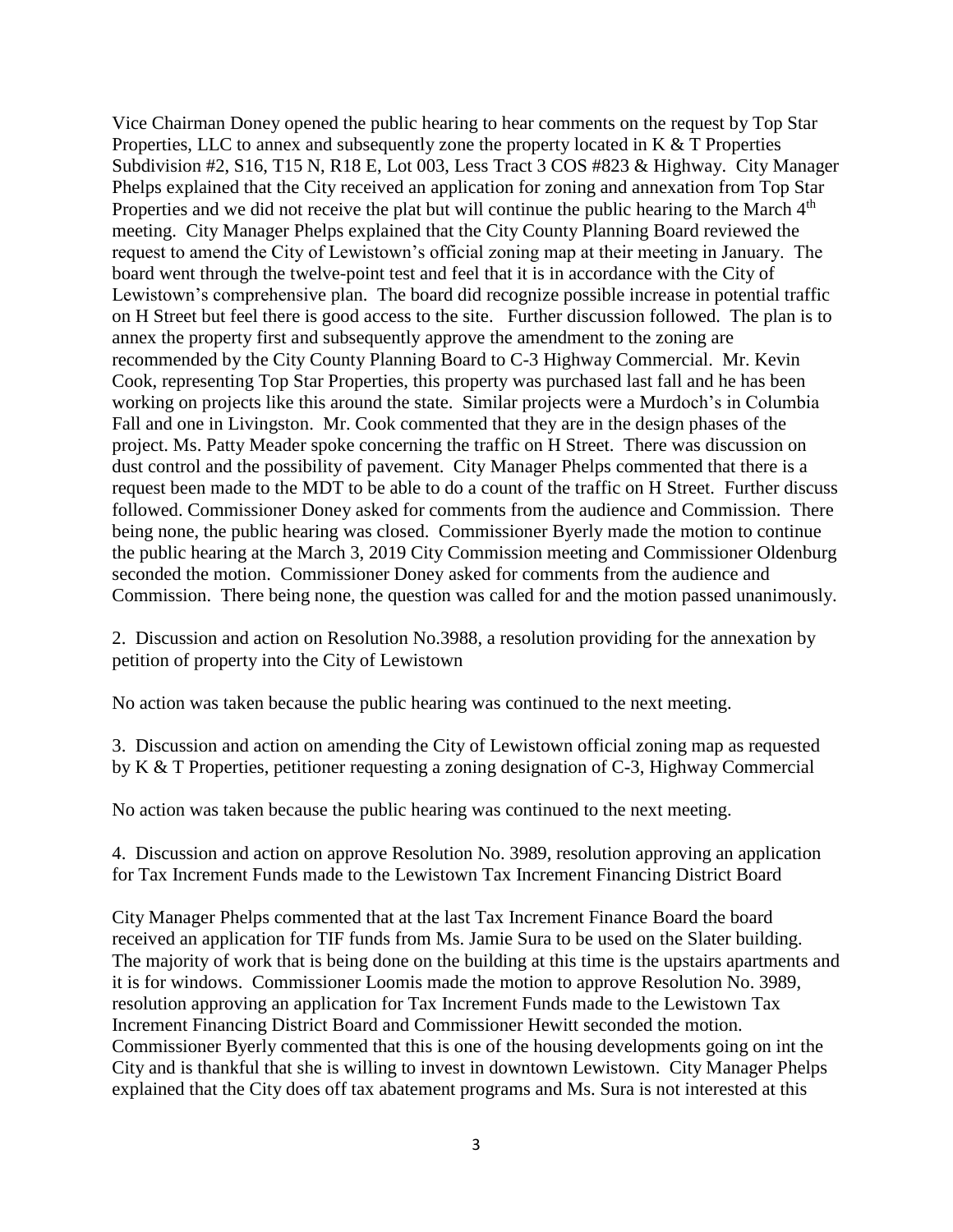time in that option because of the timeline. Commissioner Doney asked for comments from the audience and Commission. There being none, the question was called for and the motion passed unanimously.

5. Discussion and action on appointing a member to the Tax Increment Finance/Targeted Economic Development District (TIF/TEDD) Board

City Manager Phelps explained that at the last Commission meeting the Commission passed a resolution combing the Tax Increment Finance Board with the Targeted Economic Development District Board. The resolution established that it be a five-member board with there being one individual representing the TIF district and one represent the TEDD district. City Manager Phelps explained that would mean a strong connection to the area they are representing. City Manager Phelps explained that three applications were received and all very capable and good candidates. The candidates were Ms. Mary Frieze, Ms. Megan Bartel and Mr. Tim Robertson. Commissioner Hewitt made the motion to approve appointing Mr. Tim Robertson to the Tax Increment Finance/Targeted Economic Development District (TIF/TEDD) Board and Commissioner Oldenburg seconded the motion. Commissioner Loomis commented that there was discussion that maybe there could be more than five on the board. City Manager Phelps answered that yes, that was discussed but statutorily there can only five members on the board. Commissioner Doney asked for comments from the audience and Commission. There being none, the question was called for and the motion passed unanimously.

6. City Manager Review – the meeting will be closed because the demands of individual privacy clearly exceed the merits of public disclosure in regards to the City Manager review.

Due to the Chairman being absent the review will be held at the next Commission meeting when all members are present.

## **CITIZENS' REQUESTS**

Mr. Richard Battrick commented that at the last City Commission meeting the Commission appointed someone to the City County Planning Board and he was one of the candidates and he is glad that on the appointment on the agenda tonight and that the three names were discussed at his meeting. Mr. Battrick stated that he received a call from the City Manager and wanted to know why her mind was made up ahead of time. City Manager Phelps explained that the City County Planning Board made a recommendation to the City Commission for appointment and this board chose to defer the decision to the City Commission. City Manager Phelps stated that she does not appoint members to board that is the responsibility of the Commission.

## **COMMISSIONER'S MINUTE**

Commissioner Oldenburg asked if there is a process in place to let those people wanting to volunteer of other board openings. City Manager Phelps answered yes, they are notified of other board opportunities and keep the application on hand.

Commissioner Loomis asked that a process be put in place for the thanking people to volunteering for different boards.